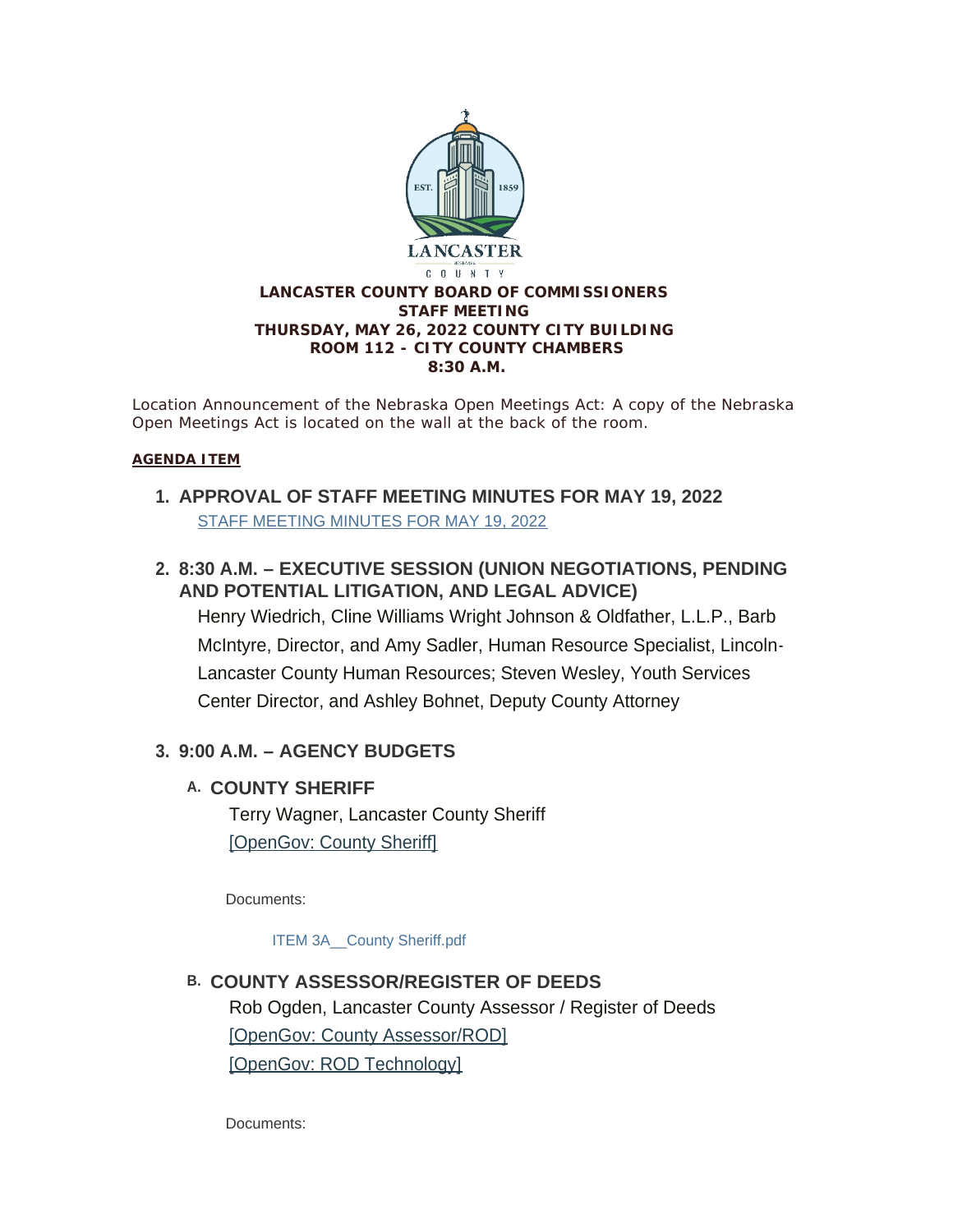ITEM 3B County Assessor ROD.pdf ITEM 3B ROD Technology.pdf

### **BOARD OF EQUALIZATION C.**

Dennis Meyer, Lancaster County Budget and Fiscal Officer [\[OpenGov: Board of Equalization\]](https://lancaster.opengov.com/transparency#/62492/accountType=revenuesVersusExpenses&embed=n&breakdown=types¤tYearAmount=cumulative¤tYearPeriod=years&graph=bar&legendSort=desc&proration=true&saved_view=327963&selection=B55CDF4CE0E25306BC058CF759C96C40&projections=null&projectionType=null&highlighting=null&highlightingVariance=null&year=2022&selectedDataSetIndex=null&fiscal_start=earliest&fiscal_end=latest)

Documents:

[ITEM 3C\\_\\_BOE.pdf](https://www.lancaster.ne.gov/AgendaCenter/ViewFile/Item/5824?fileID=8314)

### **CLERK OF THE DISTRICT COURT D.**

Troy Hawk, Lancaster County Clerk of the District Court [\[OpenGov: Clerk of the District Court\]](https://lancaster.opengov.com/transparency#/62492/accountType=revenuesVersusExpenses&embed=n&breakdown=types¤tYearAmount=cumulative¤tYearPeriod=years&graph=bar&legendSort=desc&proration=true&saved_view=327964&selection=4124605C60EE50D1236FF5E0EAF384BC&projections=null&projectionType=null&highlighting=null&highlightingVariance=null&year=2022&selectedDataSetIndex=null&fiscal_start=earliest&fiscal_end=latest) [\[OpenGov: Jury Commissioner\]](https://lancaster.opengov.com/transparency#/62492/accountType=revenuesVersusExpenses&embed=n&breakdown=types¤tYearAmount=cumulative¤tYearPeriod=years&graph=bar&legendSort=desc&proration=true&saved_view=327965&selection=6A69FD2A7DFCE20F973FAA23232DBF5B&projections=null&projectionType=null&highlighting=null&highlightingVariance=null&year=2022&selectedDataSetIndex=null&fiscal_start=earliest&fiscal_end=latest) [\[OpenGov: Mental Health Board\]](https://lancaster.opengov.com/transparency#/62492/accountType=revenuesVersusExpenses&embed=n&breakdown=types¤tYearAmount=cumulative¤tYearPeriod=years&graph=bar&legendSort=desc&proration=true&saved_view=327966&selection=7E14E1382ED40F0258DB5B04861E2BB1&projections=null&projectionType=null&highlighting=null&highlightingVariance=null&year=2022&selectedDataSetIndex=null&fiscal_start=earliest&fiscal_end=latest)

Documents:

[ITEM 3D\\_\\_Clerk of the District Court.pdf](https://www.lancaster.ne.gov/AgendaCenter/ViewFile/Item/5858?fileID=8327) ITEM 3D Jury Commissioner.pdf [ITEM 3D\\_\\_Mental Health Board.pdf](https://www.lancaster.ne.gov/AgendaCenter/ViewFile/Item/5858?fileID=8329)

#### **10:15 A.M. – COVID-19 UPDATE AND RESPONSE 4.**

#### **ACTION ITEMS 5.**

**Recommendation from the Purchasing Agent and County A. Engineer to award a bid to Midwest Infrastructure, Inc. for repair of Culvert Maintenance 2022 (Phase II), Project No. 22-21. Bid No. 22- 120. The estimated total cost to the County is \$1,167,531.05.)** 

Documents:

[ACTION A\\_\\_22-120 cm documents.pdf](https://www.lancaster.ne.gov/AgendaCenter/ViewFile/Item/5846?fileID=8304)

**Authorize the Chair to sign a letter in support of a Federal Transit B. Administration (FTA) Bus & Bus Facilities and Low or No Emission Grants for StarTran's proposed Lincoln Multimodal Transportation Center (LMTC)** 

Documents:

ACTION B Letter of support FTA Bus and Bus Grant for LMTC (5.26.2022).pdf

- **CHIEF ADMINISTRATIVE OFFICER REPORT 6.**
	- **CLAIM FOR REVIEW: Voucher 765093 on Batch 280682 to A. Nebraska Industrial Refrigeration, dated May 20, 2022, for a total of**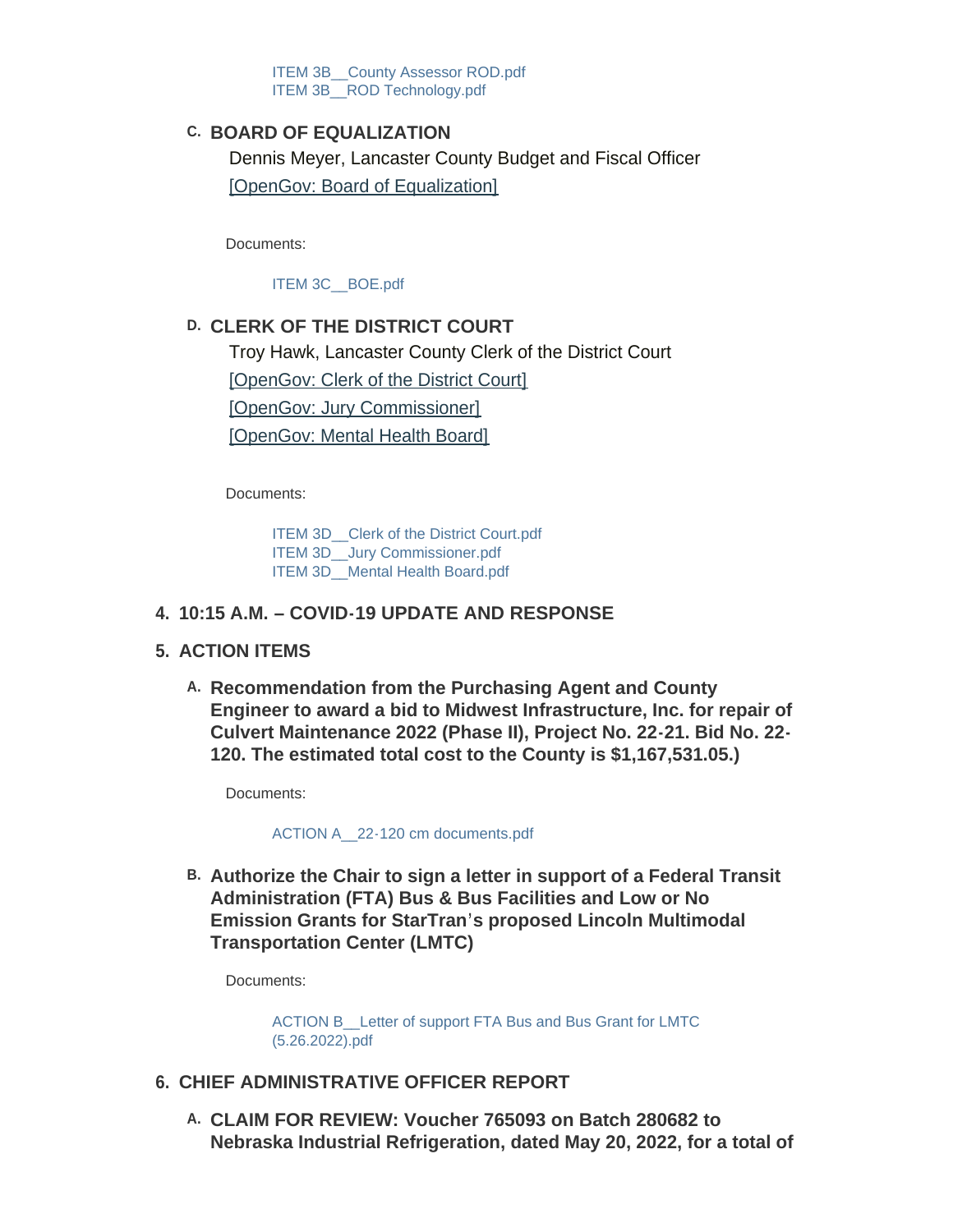**Nebraska Industrial Refrigeration, dated May 20, 2022, for a total of \$2,980.00. This claim includes billing for services performed January 13, 2022. These claims are beyond the 90-day time period (see Neb. Rev. Stat. §23-135).** 

Documents:

[CAO A\\_\\_Prop Mgmt-Neb Industrial Refrigeration 765092-093.pdf](https://www.lancaster.ne.gov/AgendaCenter/ViewFile/Item/5848?fileID=8305)

- **REGULAR MEETING AND STAFF MEETING SCHEDULE FOR B. JUNE**
	- **June 9, 2022 (Lack of quorum) 1.**
	- **Other potential cancellations 2.**
- **June 1, 2022, Chamber Coffee C.**
- **APPOINTEE TO RURAL FIRE RADIO STEERING COMMITTEE D.**
- **DEPUTY CHIEF ADMINISTRATIVE OFFICER REPORT 7.**
	- **APPOINTMENTS TO LANCASTER COUNTY MENTAL HEALTH A. CRISIS CENTER ADVISORY COMMITTEE FOR THE TERM FROM JUNE 1, 2022, THROUGH MAY 31, 2025**
		- **TIM DOLBERG 1.**
		- **KEVIN KARMAZIN 2.**
		- **TIMOTHY LOPEZ 3.**
	- **2022 NACo ANNUAL CONFERENCE, JULY 21-24, 2022 (ADAMS B. COUNTY, CO)**

### **DISCUSSION OF BOARD MEMBER MEETINGS ATTENDED 8.**

- A. Adams Street Improvement Project Open House Thursday, May 19, 2022 @ 5:00 p.m. Vest
- **Lancaster County Ag Society B.**

Thursday, May 19, 2022 @ 7:30 p.m. Amundson / Vest

**Emergency Medical System Oversight Authority Committee C. Meeting**

Monday, May 23, 2022 @ 8:00 a.m. Flowerday

**LIBA Elected Officials Forum D.** Monday, May 23, 2022 @ 11:45 a.m.